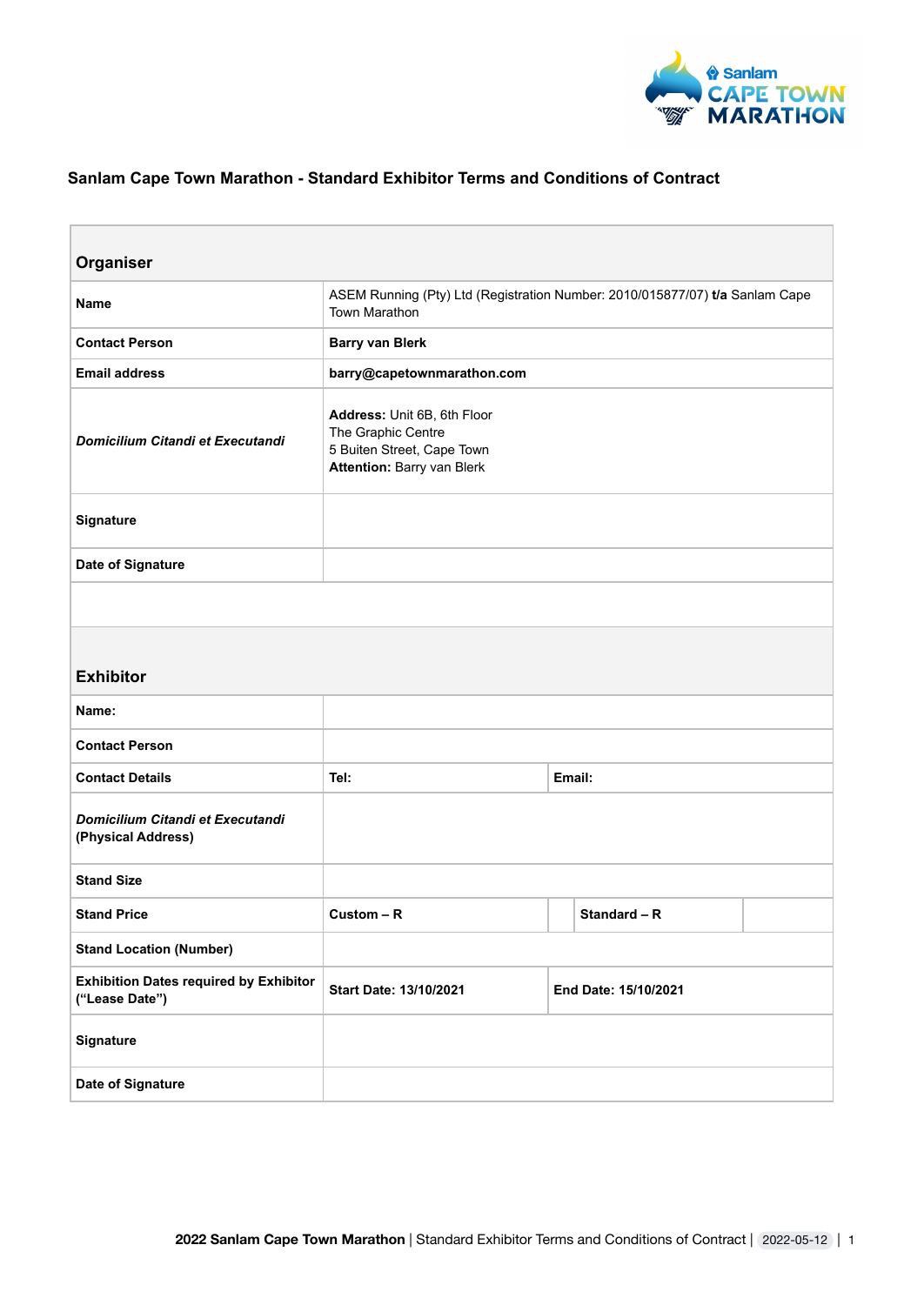

# ● **Definitions**

- "**Agreement**" means the Standard Exhibitor Terms and Conditions of Contract as set out herein.
- "**End Date**" means the end date as stipulated in clause 2.
- "Exhibitor" means the organisation and/or person who has applied for and has been granted space to display works or other items of interest at the Exhibition.
- "Exhibition" means the 2022 Sanlam Cape Town Marathon Expo.
- "**Force Majeure Event**" means any event beyond the reasonable control of either Party including, without limitation, Acts of God, war, riot, civil commotion, malicious damage, disease, declarations of state of emergency, compliance with any law or governmental order, rule, regulation or direction or any overriding emergency procedures, accident, fire, flood, and storm, acts or omissions of any persons for whom either Party is not responsible, strikes or any industrial action affecting the Exhibition and outside the control of the Party relying on the Force Majeure Event.
- "**Lease Date**" means together the Start Date and End Date, both inclusive, as stipulated in clause 2.
- "Organiser" means the Organiser as defined in clause 1, who owns and manages the event.
- "**Parties**" means the Exhibitor and the Organiser collectively.
- "Premises" means the DHL Stadium, Cape Town where the Exhibition will be held.
- "Stand" means a structure erected at the election of the Exhibitor including, without limitation, all décor, equipment, signage and materials.
- "Stand Price" means the total price as elected in clause 2 in respect of the Exhibitors Stand for the Lease Date for which the Exhibitor is liable.
- "Start Date" means the start date as stipulated in clause 2.

## ● **Exhibitor's Stand**

- The Organiser leases and the Exhibitor hires a space at the Exhibition to be held at the Premises on the Lease Date.
- Whilst the Organiser shall do everything within its power to ensure that the location of the Exhibitor's Stand within the Exhibition is as agreed herein, the Organiser shall have the right to relocate the stand at its sole discretion. In the event of the stand relocating, the Exhibitor will be notified in advance in writing.
- The Organiser reserves the right, within its sole and absolute discretion, to change the Exhibition venue or move a section of the Exhibition should they consider it within the interest of the Exhibition.
- The Organiser shall have the right to cede or assign its rights and to delegate its obligations under this Agreement to any person of its choice.
- The Stand must be occupied, fully decorated and ready for the Exhibition on or before 15h00 one day prior to the Start Date, failing which the Organiser shall be entitled to levy a penalty of up to R1'000.00 (One Thousand Rand) per hour against the Exhibitor, until the Stand is occupied, fully decorated and ready. The Organiser shall be entitled to recover such penalty from the Exhibitor notwithstanding the fact that the Agreement may subsequently be cancelled.
- No loudspeaker or public address system may be installed or used by the Exhibitor without the prior written consent of the Organiser.
- The Exhibitor may not deviate, alter or change, in any manner whatsoever, the activity or product in terms of which it received approval without the prior written consent of the Organiser.
- The Exhibitor may not cede or assign or sub-let any portion of its Stand or permit its use by exhibitors or representatives of non-exhibiting firms, unless the prior written consent was obtained from the Organisers.
- The Exhibitor shall only be entitled to distribute literature and printed matter from its Stand and shall not be entitled to distribute same anywhere else at the Exhibition without the prior written consent of the Organiser.
- The Exhibitor shall keep the Stand open and adequately staffed at all times while the Exhibition is open to the public.
- All corner exhibition stands must be open on the aisles. Under no circumstances may the open side/s of an aisle exhibition stand be closed with any form of walling.
- The Exhibitor shall be responsible for the removal of any and all décor, equipment, signage and whatsoever erected by the Exhibitor on the End Date.
- Break-down of the Stand must be complete on or before 19:00 on the End Date, failing which the Organiser shall be entitled to dispose, at its sole discretion, of any and all décor, equipment, signage and whatsoever erected by the Exhibitor. Any costs in relation thereto will be for the Exhibitors account.
- The Exhibitor shall be responsible for obtaining any and all insurance policies for the full duration of the Lease Date and until the Exhibitor has removed any and all of its décor, equipment, signage and whatsoever erected by the Exhibitor from the Premises as may be necessary to cover any such possible claims, loss or damage.

# **Payment and cancellation of Exhibitor's Stand**

- A non-refundable deposit equal to 50% of the Stand Price is due immediately upon receipt of invoice. The balance of the Stand Price is due one month prior to the Start Date.
- If the deposit has not been received within 14 (fourteen) days of date of invoice, the Organiser reserves the right to cancel this Agreement.
- Should the Exhibitor no longer want to participate in the Exhibition, a written request for cancellation must be submitted to the Organiser. The Organiser will not consider a cancellation if the Exhibitor has not made a written request.
- Should the Exhibitor request a cancellation of this Agreement in writing less than 2 months prior to the Start Date, the Exhibitor will remain liable for 100% of the Stand Price.
- Should the Exhibitor request a cancellation of this Agreement in writing more than 2 months prior to the Start Date, the Exhibitor will remain liable for 50% of the Stand Price, provided that: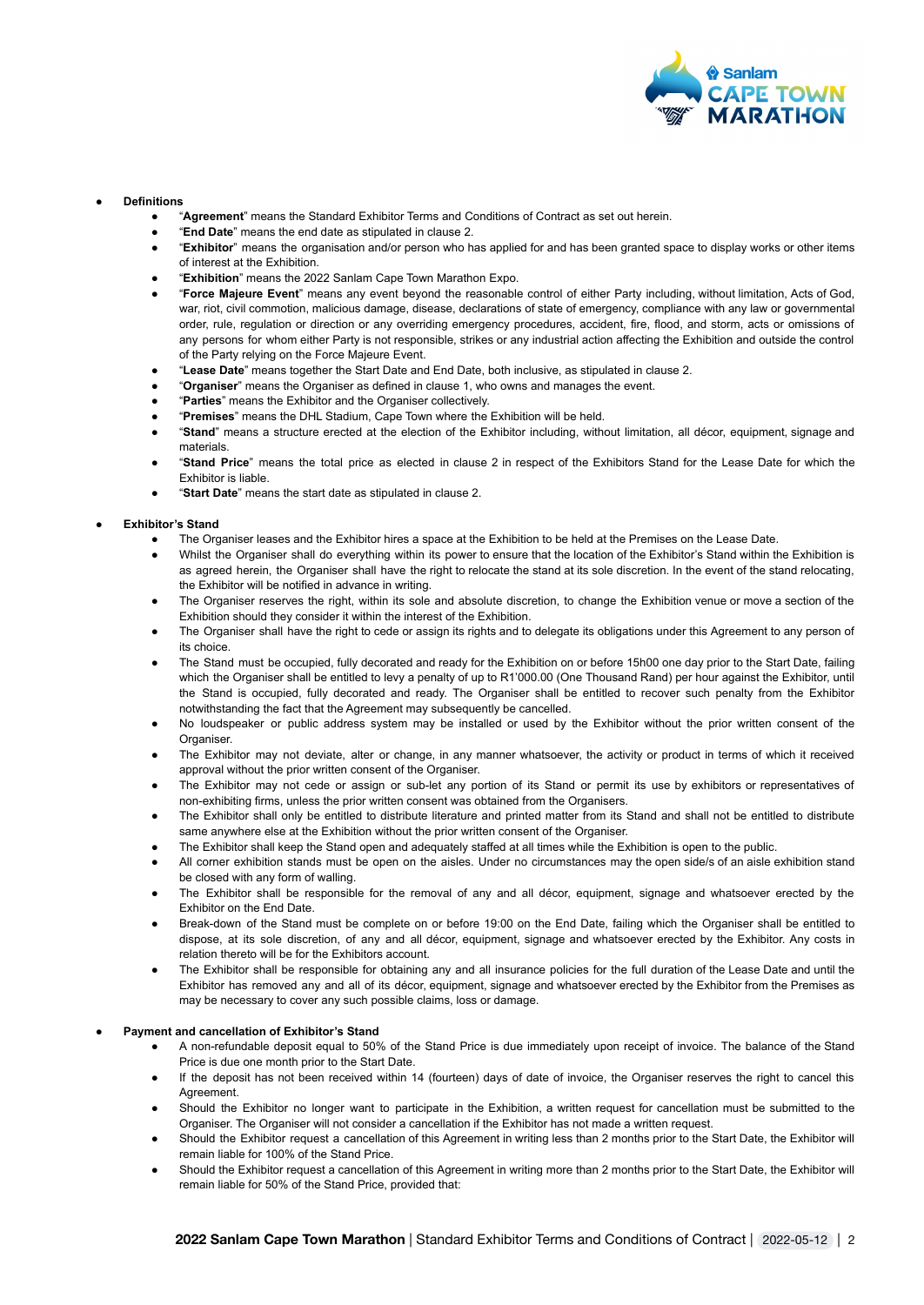

- Should the non-refundable deposit as contemplated in clause 5.1 not have been paid prior to the written request, the Organiser will provide an invoice for 50% of the Stand Price as a cancellation fee together with an acceptance of cancellation;
- Should the non-refundable deposit as contemplated in clause 5.1 have been paid prior to the written request, then no further fee will be required to be paid by the Exhibitor.
- If an unauthorised party signs this Agreement on behalf of the Exhibitor, such party shall be personally liable in terms of the Agreement for any and all of the Exhibitor's obligations.
- Should the Exhibition be cancelled by the Organiser, due to COVID-19 restrictions, Exhibitors will be entitled to a full refund of all amounts paid by the Exhibitor to the Organiser in respect of the Stand Price.

## **Stand Preparation**

- The Organiser shall be entitled to issue written directives from time to time regarding methods and materials of décor, stand layout, design and quality installation and the Exhibitor shall timeously comply with such directives.
- The Organiser reserves the right to request, in advance, detailed plans for the decoration of the Stand. The detailed plans are subject to written approval of the Organiser, who shall have the right to make changes to the detailed plans as it, in its sole discretion, considers necessary or desirable in the best interests of the Exhibition.
- Minimum requirements include, but are not limited to  $-$ 
	- Posters must be mounted in snapper frames only and not affixed to shell scheme walling;
	- All tables must have table linen and it is to be ironed and reach the floor at all points;
	- Brochures/literature, if applicable, is to be neatly displayed;
	- No cardboard boxes are allowed on the Stand; and
	- Protocols with respect to the Covid 19 Pandemic must be observed by the Exhibitor at all times. Hand sanitizer must be available at all times.
- The Organiser shall at all times be entitled to free and undisturbed access to the Stand during the preparation and use thereof by the Exhibitor.

#### ● **Vetting**

- In order to maintain the desired level of quality displayed at the Exhibition, the Organisers will vet all exhibition stands from 15:30 one day prior to the Start Date.
- If the Stand is substandard to the desired level of quality, the Exhibitor will be given notice to rectify any and all problems identified by the Organiser within 2 (two) hours.
- Should the Exhibitor fail to rectify the problems identified by the Organiser, the Organiser is entitled to close the Stand.

## **Custom Built Stands**

- Exhibitors building custom Stands must submit technical drawings thereof 6 (six) weeks prior to the Start Date for approval by the Organiser, Fire and Safety.
- No structure may exceed a maximum height of 4 meters above ground level, subject to the final approval of the technical drawing and design by the Organiser.
- Any walling on the open aisle perimeter side that exceeds 2.5 meters in height may not occupy more than one-third of the length of that side, unless approved in writing by the Organiser.
- Any Stand exceeding 2.5 meters in height will require an Engineers certificate upon completion.

#### ● **Dangerous materials or exhibits**

- No naked lights, oil lamps or temporary gas or electrical fittings may be used in the Exhibition building, unless agreed in writing by the Organisers.
- No petrol, dangerous gases or highly flammable substances are allowed, unless agreed in writing by the Organisers.
- The Exhibitor shall do nothing to jeopardise the current insurance policies or the licences of the Premises or the Organisers.

● **Attendance**

• The Organiser does not quarantee the number of persons expected to attend or actually attending the Exhibition.

# **Organiser's Liability**

- If the Organiser, *prior to the commencement* of the Exhibition
	- is unable to proceed with the Exhibition as a result of a Force Majeure Event and/or
		- decides for any reason whatsoever to cancel the Exhibition;
- the Organiser shall be obligated to repay the Exhibitor all amounts paid to the Organiser by the Exhibitor, including the non-refundable deposit.
- Other than a claim for re-payment in terms of this clause, the Exhibitor shall have no other claims of whatsoever nature against the Organiser and indemnifies the Organiser accordingly.